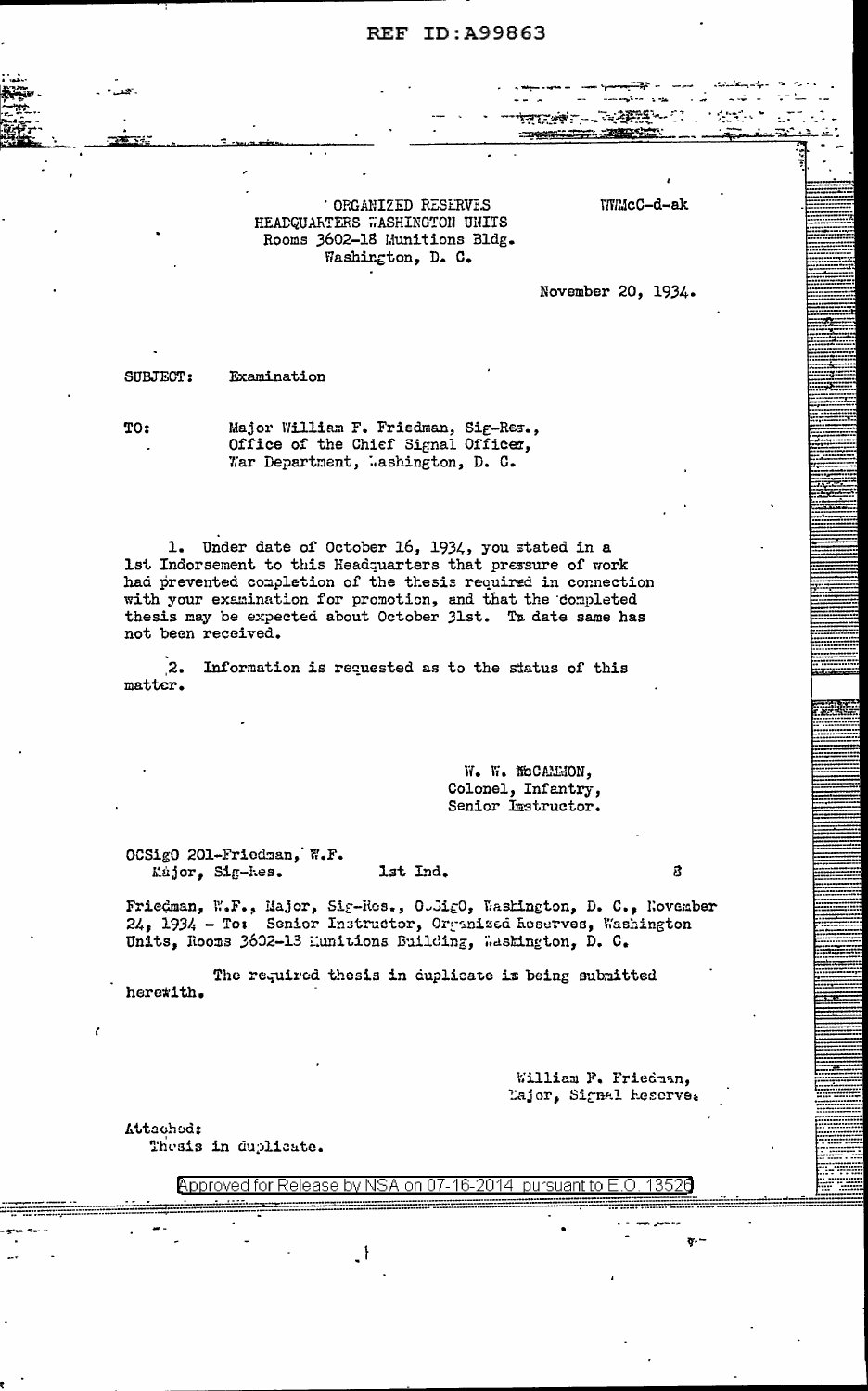THE LUTIUS OF THE OFFICER-IR-CHAIGE OF THE CIGNAL INTELLIGENCE SEAVIGE, CHQ.

Thesis submitted by Milliam F. Friedman, Major, Sig-Ros., in connection with examination for Cartificate of Capacity' for promotion to the grade of Licut. Colencl.

|                                                                                                                                | Paragraph           |
|--------------------------------------------------------------------------------------------------------------------------------|---------------------|
| Introductory note as to sources of data                                                                                        |                     |
| Basic authority for Signal Intulligence Service<br>Position occupied by Signal Intelligence Servics in the GNQ Signal          | 2                   |
|                                                                                                                                |                     |
| Relations with Radio Intolligence Company, GHQ Signal Service , , ,                                                            |                     |
| Organization of the GHQ Signel Intelligence Service                                                                            |                     |
| Purctions of administrative soction                                                                                            | $\ddot{\mathbf{6}}$ |
|                                                                                                                                | 7                   |
| Functions of gomiozetric identification section , $\epsilon$ , , , , , , , , , ,                                               | Ś                   |
| Functions of compunications ascurity saction $\bullet \bullet \bullet \bullet \bullet \bullet \bullet \bullet \bullet \bullet$ | 9                   |
|                                                                                                                                | 10                  |
| Functions of code and cipher compilation nection $\rightarrow$                                                                 | 11                  |
| Functions of code and cigher solution section $\ldots$ 12                                                                      |                     |
| Relations with other branches of Signal Intelligence Service $\bullet$ ,                                                       | 13                  |
| Duties of the officer-in-charge of the GEQ Signal Intelligence                                                                 |                     |
| $S\circ T$ vice $\cdots$                                                                                                       | 14                  |
| Appendix I                                                                                                                     |                     |

1. Introductory note as to sources of data.  $-\underline{s}_*$  In preparing this thesis the writer has had access to the files of the Chief Signal Officer, including these of current as well as historical information. Among many other decuments, the following may be mentioned:

- $\begin{pmatrix} 1 \\ 2 \end{pmatrix}$ Tubles of Organization, Signal Intelligence Service
	- Technical Papers of the Signal Intelligence Section, War Plans the Irsining Livision, Office of the Chief Signal Cfficer.
- Army hegulations pertaining to codes and ciphers.
- $(\lambda)$ Lutters pertuining to the work of the fignal intelligance Service.

b. In addition, files pertaining to the Norld Mar, as contained in the World Lar Records Division of The Adjutant General, have also been studied. Among the latter were the following:

> (1) Final report of the Officer-in-Charge of the Radio Intelligence Section, General Staff, GHZ, AF (C-2 - A6)

|  |  | (2) Final report of the Code Solving Tubscation (G-2 - A6)<br>(3) Pinal report of the Cipher Islving Subscation (G-2 - A6) |
|--|--|----------------------------------------------------------------------------------------------------------------------------|
|  |  |                                                                                                                            |
|  |  | $(A)$ Final report of the Ginionscrie esbection (C-2 - 26)                                                                 |
|  |  | (b) time report of the Bearity Entertion (G-2 - $(L)$ )                                                                    |
|  |  | (6) Final report of the Augustizeilye schoeding (2-2 - A)                                                                  |
|  |  | (7) Timel report of the seats Intelligence Wilcom, Hrst Hey, J.J.                                                          |

 $\sigma$  –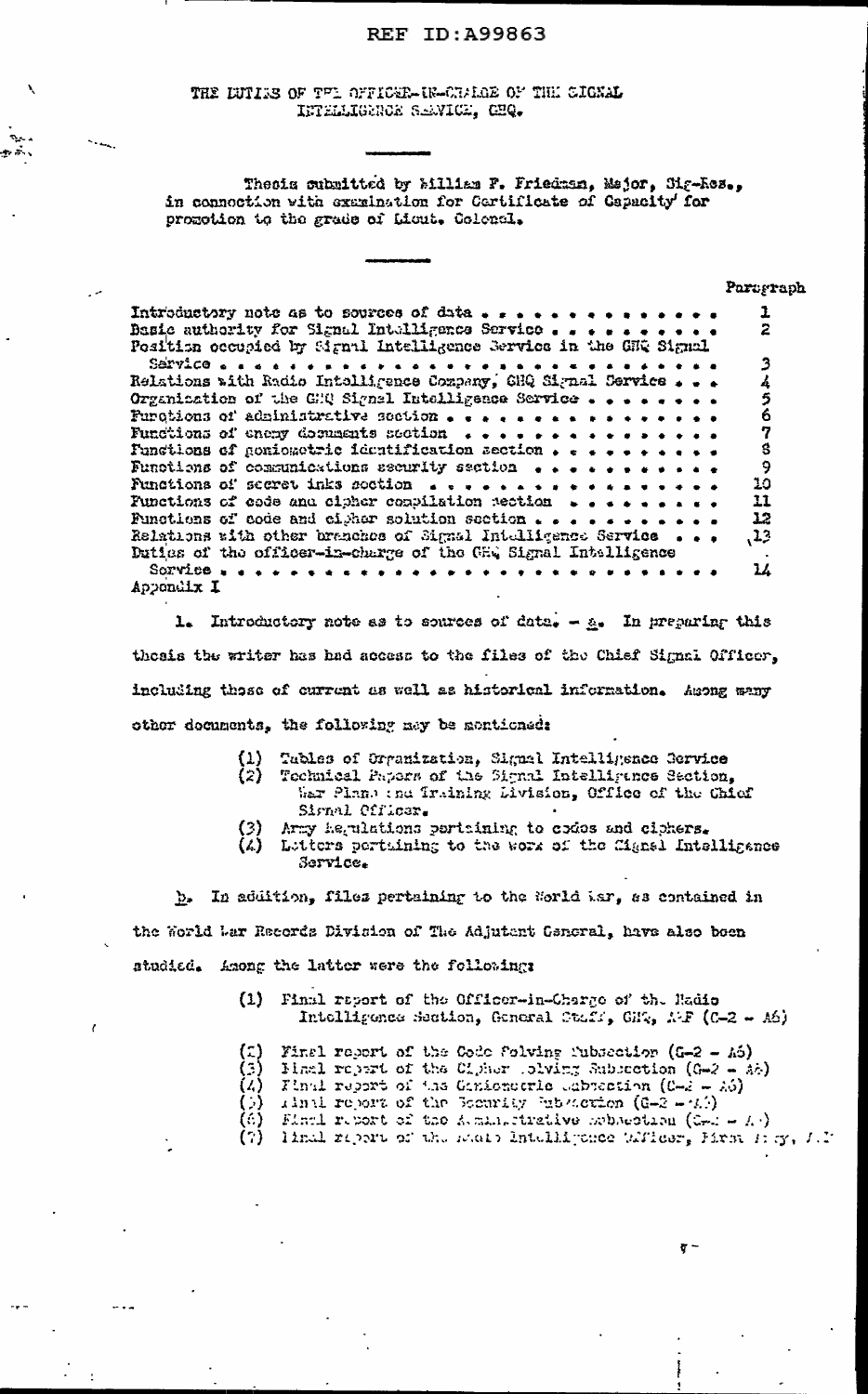2. Basic authority for the Signal Intelligence Service. - A. Basic authority for the establishment of the Signal Intelligence Service is given in AR 105-29; March 15, 1933, as azended by Changes No. 1, August 21, 1934. Par. 2 é thereof now reads as followe:

> "2. Daties of the Chief Cismal Officer. - In addition to such other duties as may be prescribed, the Chief Cignal Officer will have immediate charge, under the direction of the Secretary of War, of the following:

e. The proparation, publication, revision, storage, accounting, and distribution of all codes and cichers required by the Army, and in time of war the interception of energ radio and wire traffic, the gonicectric location of onemy radio stations, the nolution of intercepted enery code and sipher messages, and laboratory arrangements for the capicysant and detection of secret inks.

æ

3. Unit signal officers. - a. A chief signal Officer will be detailed for every expeditionary force and a Signal Corps officer as unit signal officer will hormally be detailed for cach corps area and every tactical unit larger than a brigade containing Signal Corps troops. Macn so unit signal officer has been so det llud in orders, the senior Cimpal Corps Officer present for duty with the commence will act as such. The unit signal officer will be a mapber of the staff of his contrading officer. He all be charged, under the direction of his comunding officer, with the command, in so far as relates to operations, of cignal troops not assigned or attached to subordinate units. The unit signal officer is also charged sith specific duties as follows:

- 
- (3) Proparation, publication, storage, accounting, and distribution of codes and ciphers.
- 桑
- (3) Supervision of the installation, maintenance, and operation of the signal communication system, including the nessage center, of the unit.
- $(2)$ Supervision of such activities pertaining to the metsorological, signal intelligence, pigeon, and photographic cervices as affect the unit."

Ą.

b. Based upon the foregoing muthority, we may not study the following axtracts from a directive given the Chiaf Signal Officer by the Secretary of Mar, in a letter dated April 22, 1930, dealing specifically with the Signal Intelligence Sarvice:

ķ.

 $\mathbf{r}$ 

Wpon mobilization the various scrivities of this ser $n_{5a}$ vice will operate at the following head uniters:

 $-2 -$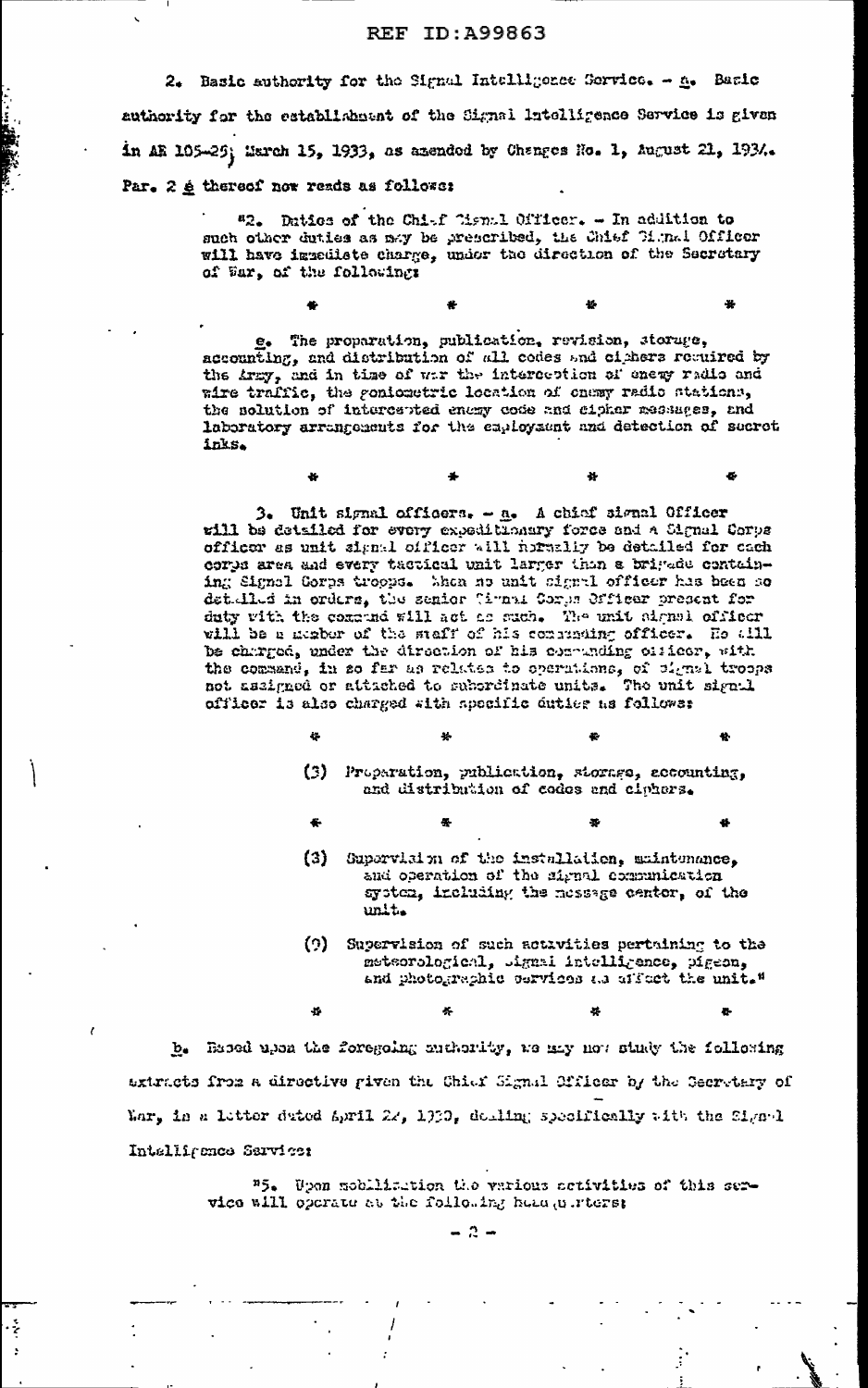#### a. Under the har bepartments

(1) The preparation of all momes of secret communication employed by the Army in peace and war including secret inks, escent that, upon its organization, GHQ will begin the preparation of field codes and cichers required for current replacement for subordinate units.

(2) The interception of chany consumications by electrical means, including the necessary gonioustric work incident therato.

(3) The detection and solution of secret or disguised enemy communications including these written in code, cipher, secret ink or those onglaying other meens for disguiscrent.

#### b. At Generol Headmarters:

(1) The proparation of field codes and ciphers for employment by subordinate units to replace those previously prepared under the Sar Department during peace ting.

(2) The interception of energy communications by electrical means.

(3) The lecation of enexy radio transmitting stations by gonioectric means.

(4) The detection and solution of secret or disguised cheay communicutions including those written in code, aither, secret ink or those apploying other means for disguisement.

#### At Read marters of Field Arates:  $c_{\bullet}$

(1) The interception of enexy communications by electrical means.

(2) The location of except radio transmitting stations by genionatric manns.

(3) The solution of intercepted enemy code or oipher messages by the as isterce of cipher keys and solved codes as furniched by the service at Ganeral Head-.uurtors."

3. Position occupied by the Signal Intelligence Service in the GHQ Signal Sorvice. - a. Coming now directly to the manner in which the Signal Intelligence Service fits into the organization of the GHQ Signal Service, me find a graphic picture of the latter organization in T/O 507-# shown in Appendix L.

 $-3-$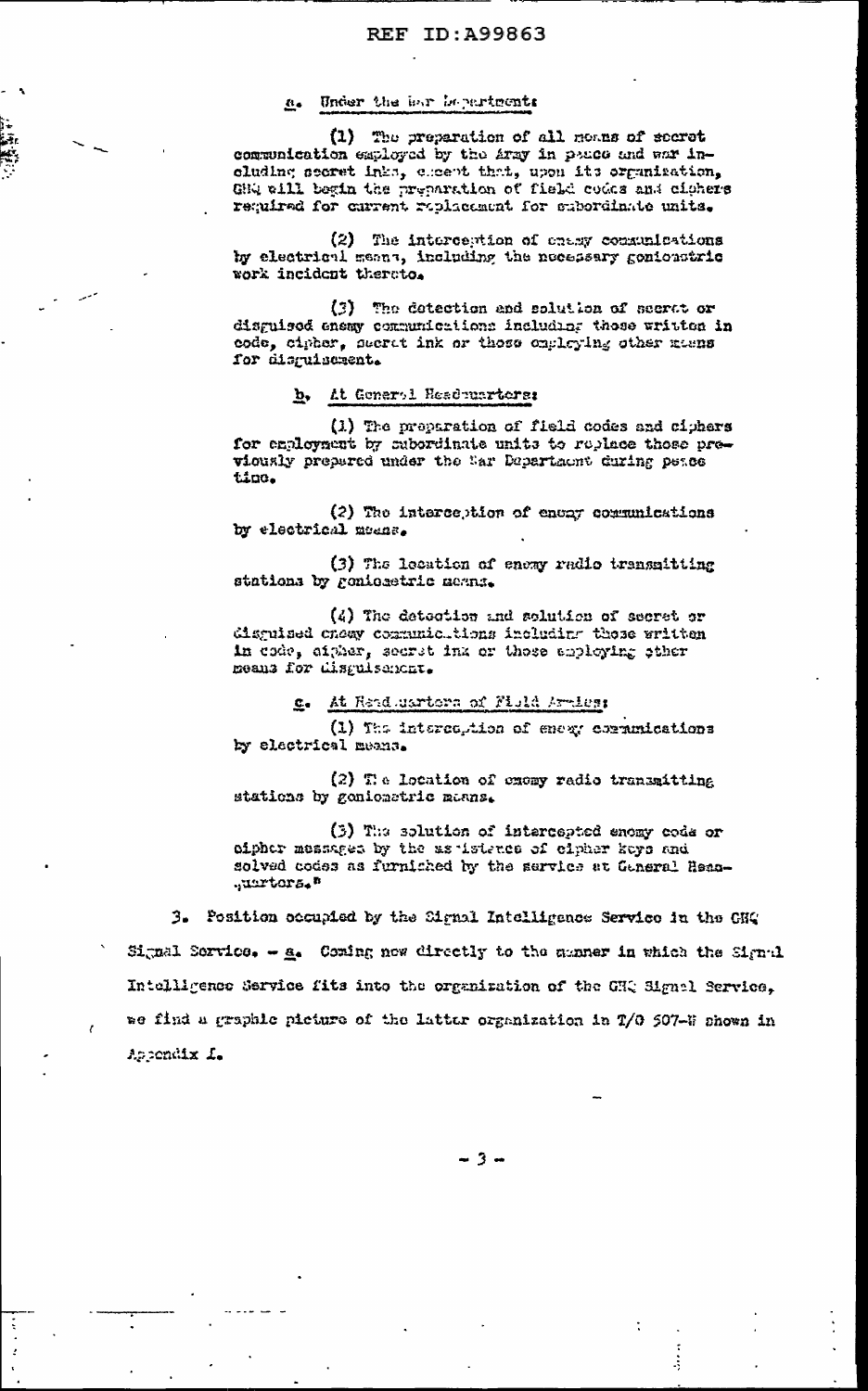CHQ Signal Service consists of 上

I Headquarters, CHQ Signal Service

- 2 Operation Coppenies
- 3 Metaorological Companies
- I hadis Intelligence Company
- 1. Construction Buttalion

In T/O 507-5 se are interested only in:  $c_{\star}$ 

> Headquarters, GHK Signal Service (2) Radio Intelligence Company

Relations with Radio Intelligence Compuny, GRQ Signal Service. - n.  $\mathcal{L}_{\bullet}$ The hadio Intelligence Company, GHQ Signal Service, is the technical sgency which intercepts enery electrically-transmitted traffic and locates enery transmitting stations by gonicatory or radio direction finding. Gopies of all intercepted enexy mentages and the gonionstric data are furnished directly to the GHQ Signal Intelligence Service. Copies of the plain-language messages, if any, are intediately forwarded to the G-2 section of the General Staff.

b. The CR, Radio Intelligence Company also intercepts our ean radio traffic, for purposes of furnicing information to the Communications Security Section of the CH( Lignal Intelligence Service, This pill be discussed in detail under Par. 7 below.

g. The functions performed by the Eadio Intelligence Company, CRI Signal Gervice, as given under a and h above are performed by a similarly organized Radio Intelligence Company, Army Signal Service; the data obtained are furnished to the Signal Intelligence Service, Meadquarters Army Signal Service. This must be mentioned for reasons which will become apparent subsequently.

5. Organization of the GHQ Signal Intelligence Sarvice. - A. Coming now directly to the CHQ Signal Intelligence Service, we find a graphic picture of its organization in T/O 503-W, shown in Appendix I. As shown in the table, this service consists of the following sections:

- (1) Administrative
- (2) Innsy Corments
- (C) Graiosetric identification
- (4) Communications commuty
- (5) Sucret inks
- (6) Code and cisher compilation
- (7) Code and cipher solution

- ሬ -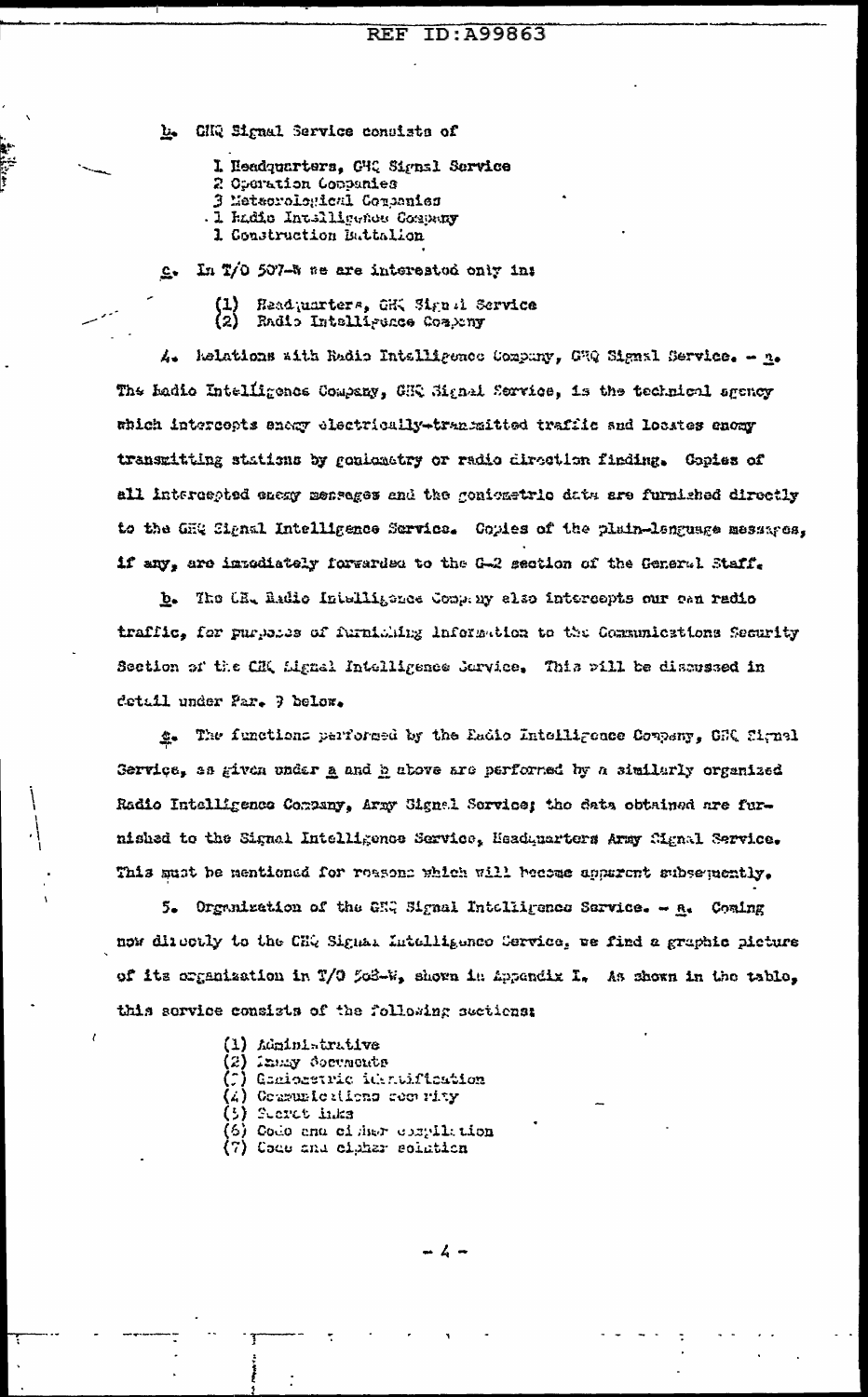b. Since T/O 508-W was approved the Signal forps has been assigned the additional responsibilities of publishing, storing, distributing, and accounting of cryptographic publications. Although these added duties cen be allocated to one of the sections of the code and cipher commilation section, it will be noted, nevertheless, that the additional work thus inposed upon the GHQ Signal Intelligence Service is of very great importance and will naccesitate some expansion of the present authorized organization.

c. Each of the foregoing sections will be taken up in turn, the duties set forth, the relations with other sections, and all details connected with its efficient operation discussed.

 $6.$  Functions of administrative section.  $-\underline{a}$ . The administrative section comprises the following subsections, the detice of which will be described pretently:

| $\begin{pmatrix} 1 \\ 2 \end{pmatrix}$ | Headquarters subsection                          |  |
|----------------------------------------|--------------------------------------------------|--|
|                                        | Correspondence subsection                        |  |
| 3)                                     | In production and tabulating meminary subsection |  |
|                                        | 4) Files subsection                              |  |
| 5)                                     | Communications subsection                        |  |
| 6)                                     | <b>Cuard subsection</b>                          |  |
| 7)                                     | Lialsen subsection                               |  |

(3) Library and current information subsection

b. The headquerters subsection handles all nutters relating to the general policies of the service, the obtaining and administration of personnel, quarters, office equipsent and supplies for the service. The officer-incharge of the CH, Cignal Intelligence Service meintains his office in this subsection.

c. The correspondence subsection comprises the necessary stenegraphic and typing personnel for conducting the large volume of correspondence of the abols CH. Signal Intelligence Sarvice. It is deeped best to have a fairly large stanographic and typing pool so that the soff may be centralized.

d. The reproduction and tabulating aschinery subsection makes copies of texts, tables, etc., re uired for the various stations. This will include minentraphing, multigraphing, and other mothods of reproducing copies. In addition, there will be needed certain machines usually employed for accumpting purposes, but easily adaptable to ergytorraghic ame ergytamiytic rock. The use of such michines very greatly reduces the asiant of time and labor involved in code coulletion and in making statistical studies in crypter-dytic varia

 $5 -$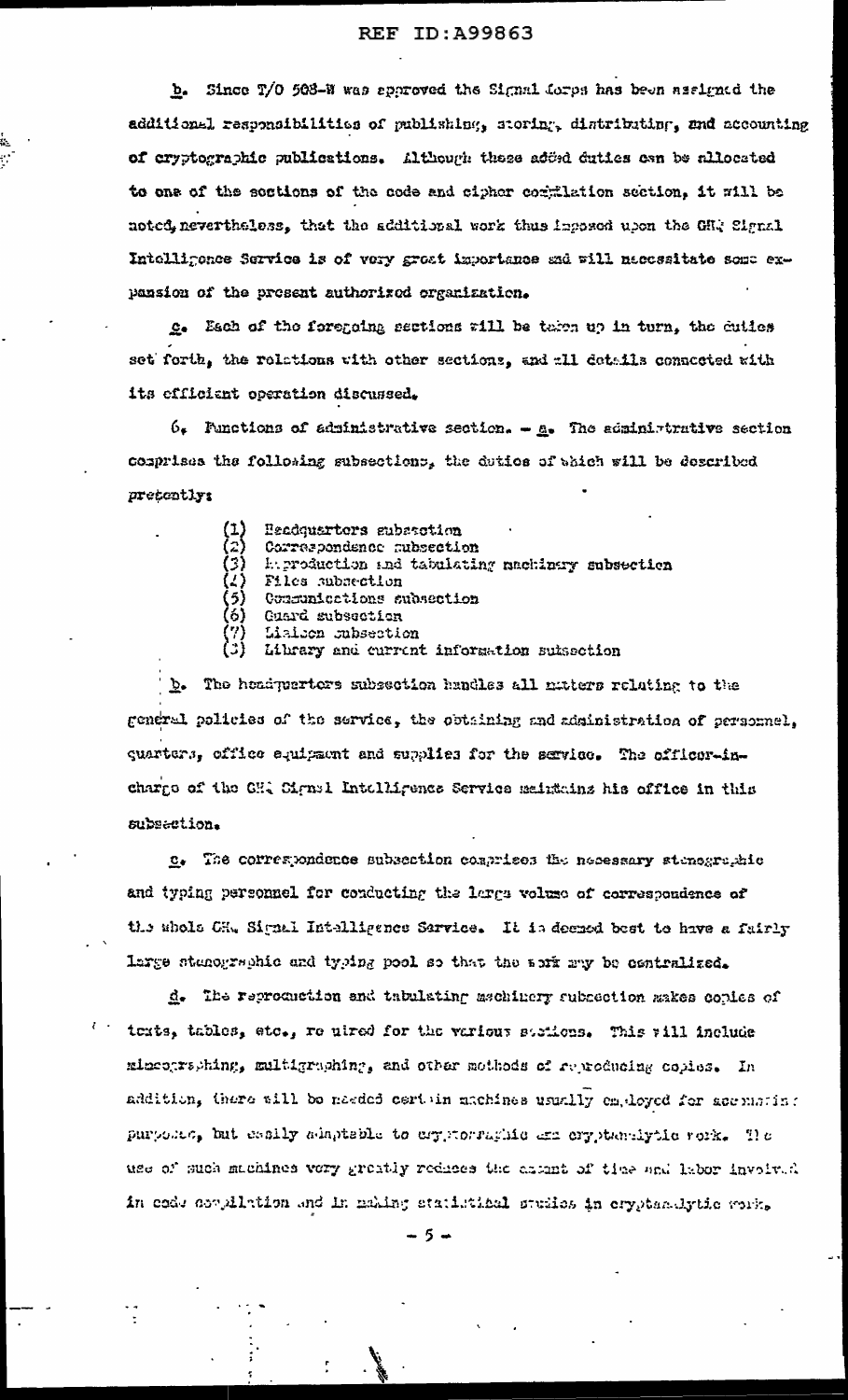e. The files subsection is a central agency for maintaining the files and records of the entire GHQ Signal Intelligence Service.

f. The communications subsection may have direct talegraph wires to Army Signal Intelligence Service headquarters, to outlying intercept stations, and to other places (for example, Navy Cignal Intelligence Service beadquarters), for the purpose of avoiding all delays in the transmission and receipt of messages relating strictly to the technical work of this sarvice, especially that of the solution section, where time is of the utmost inportance.

g. The guerd subsection has supervision of the special sentries as igned to patrol the quarters occupied by the Signal Intelligence Service at all hours of the day and night. It is folt that these special guards are necessary in order to prevent the surreptitious operation of enery sgonts in the vicinity of the quarters where most of the vitally secret work is carried on.

h. The lisison subsection muintains the necessary contacts with the Signal Intelligence Services of Field Armies, with other arms, with branches of the General Staff, with the Ravy Signal Intelligence Scrvice in case of joint action, and with the Signal Intelligence Berrices of Allice Governments, if any. In other words, the section servos as a central agency for coordination of work with other Signal Intelligence organizatiens, or with other agencies concerned in the results obtained.

1. The library and current information subsection maintuins a small but fairly comprehensive library of books having a bearing on signal intolligence activities and of books likely to be necessary as sources of information for particular use of the solution section. Files of cartain newspapers may be necessary if they are not readily accessible at GFQ. Reference books of special types are also rejuired for cryptanalytic work that may not be available at the library of GH..

7. Functions of enexy documents section. - g. This section is the depositary for documents relating to the signal service of the enery in all its phases, but primerily as regards his signal intelligence organization, its agencies, operations, systems, and devices.

- 6 -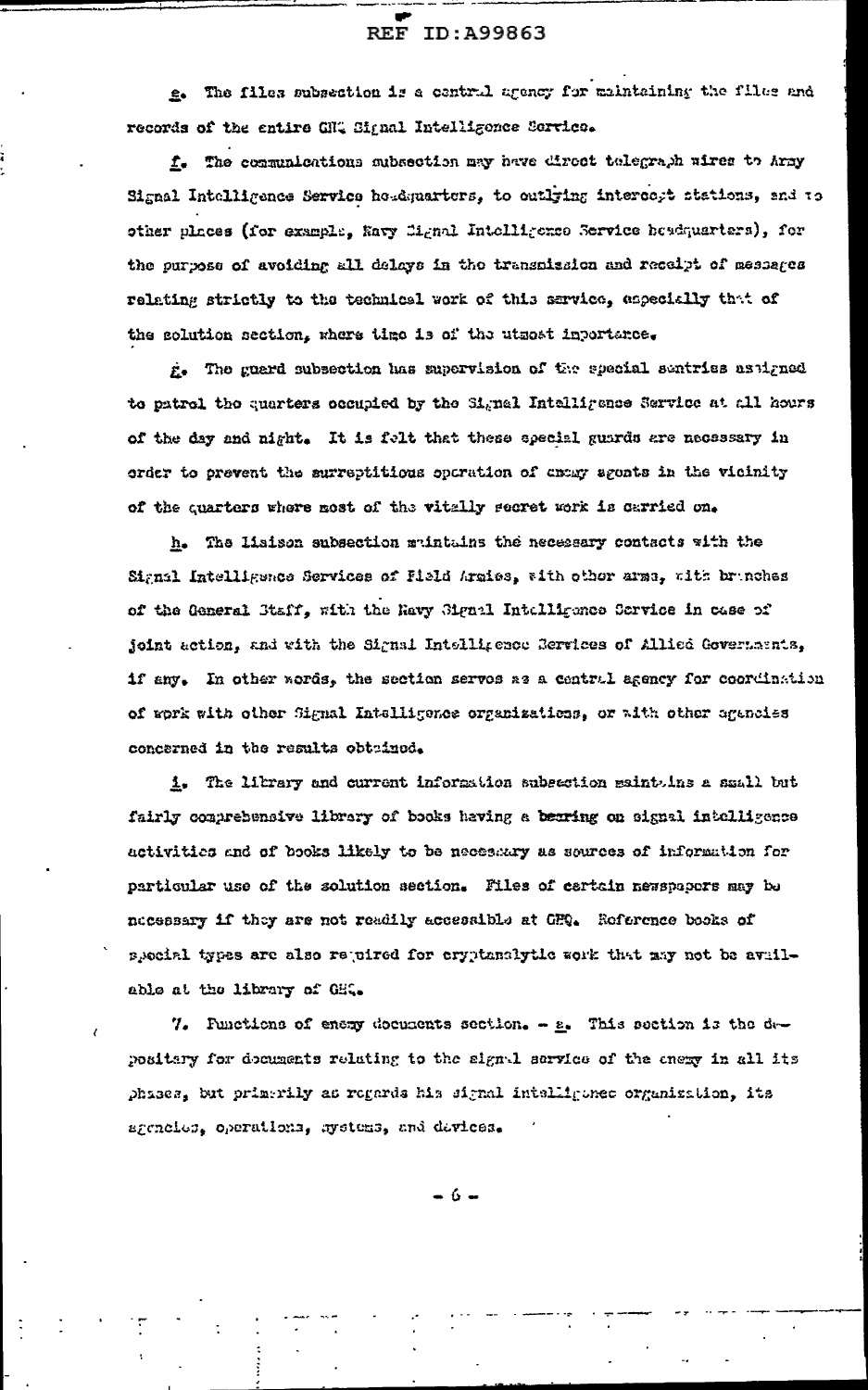h. A small unit of translators is essential if the language of the energy is different from our own. These persons must have some technical knowledge in aignal intelligence in order to translate properly such decuments in form suitable for our ready use.

e. The translators may slso be called upon to assist personnel of the code and cipher solution section and for this reacon also they must have a certain macunt of training in cryptenalysis.

d. The importance of rapid forsarding of captured decuments such as codes, cipher keys, files of cryptographed assuspes with their translations, to the Signal Intelligence Service is apparent. For this reason a special subsection is decaed advisable, the duties of which are to see that no time will be lost in bringing back captured documents and placing them in proper form for study by various interested personnel of the Cignal Intelligence Service.

8. Punctions of genicatric identification section. - A. The work of this section is primarily of interest to the Battle Order Section of G-2, and to the code and cipher solution section of the Sign i Intalligence Service. It assists in emabling the latter to sort intercepted messages properly according to the energ units from which they seenate and for which they are intended, since tactical messages rarely carry addresses and signatures in plain toxt, and externally carry for indications from thich it may be deternined whether two mossages are in the swae code, in the same cry, tographic system, or in the same key.

b. This section works in close lialson with the Radio Intelligence Company assigned to GEQ. The latter intercepts the massages and records on them the location of the transmitting stations, as found by intersection from the radio-corpass bearings taken on the entitud waves. The geniometric identification section records the locations and call signs of these stations on a suitable map, and from a study of intercommunicating stations, established the probable enery radio nets. These nets are then malysed with the point of vier of identifying the units which the truncaliting and receiving redio stations stree and this in turn, by noting the groupings which intercondumic ting stations form, furnish valuable information concerning entry order ofbattle.

-7-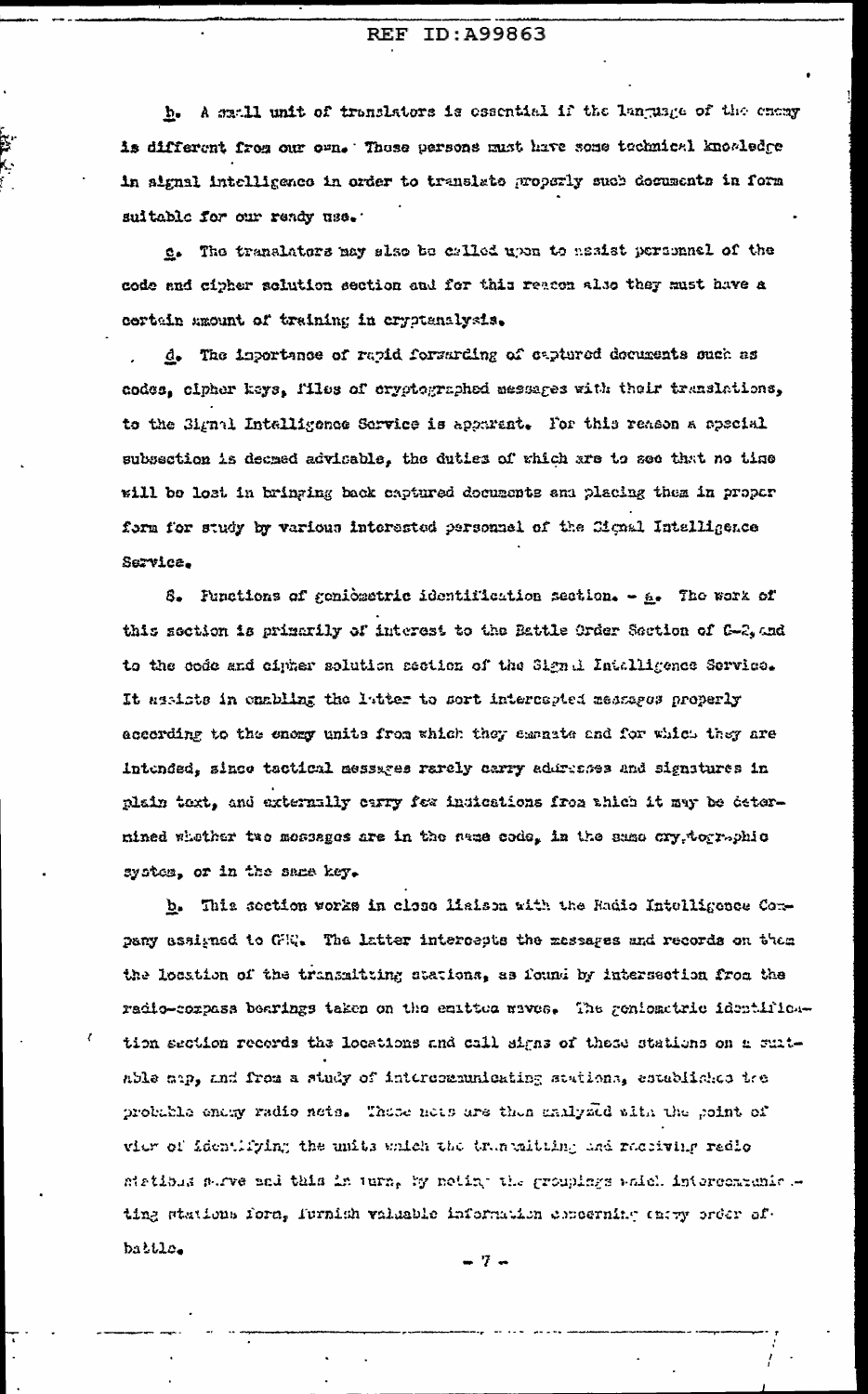c. Having identified the units in this manner, it is then possible to indictie on the intercepted messages the unit from abich and to which they are coming and going, their location, the larger units to which they belong, etq. Thus, the messages can be corted so as to leclate messages in the stas cryptographic system, key, or in the same code. This is, of course, of prignty importance to, and constitutes an ensemial preliminary step in solving the mossages.

d. From the point of vice of furnithing informition concerning energy order of battle, the work of this section is also of great value, since this information may be obtained at comparatively little expense, without enthiling the loss of lives, and, mersover, in contrast to shaller information obtainable from prisoners or apios, is not aubject to peychological, or purposive distortion of the facts.

9. Functions of communications security section. -  $h$ . The work of this section is excludively that of furniching data for the supervision of our oan sighal contuniontions from the point of view of thuir protection and the maintenance of security and secrecy in signal communic. Mon.

D. Its datios include the following:

(1) Condy of our open assesses to insure that the regulations governing cryptographic security are being observed. This involves analyting radio messages transmitted by our orn ferces. The mestages for this purpose are obtained by the Ladio Intelligence Coupany as igned to CHI and are forwarded to the Communications Security Section of the Signal Intelligence Service. The latter, of course, has the codes or ciphers and decryptographs the messages, devoting special attention to violations of the regulations essential to cryptographic security.

(2) Saltchbourd facilities are provided so that perfonnel of this section may out in on important telephone lines and listen in on conversations for the purpose of noting indicerations ableh airst impeir sucreey. Furtionler studition 1: Covoted to listening for the mention of unit designations, plans af operation, troop movements and the like. It must be promode that the energy sail frompt to interest-t

 $\blacksquare$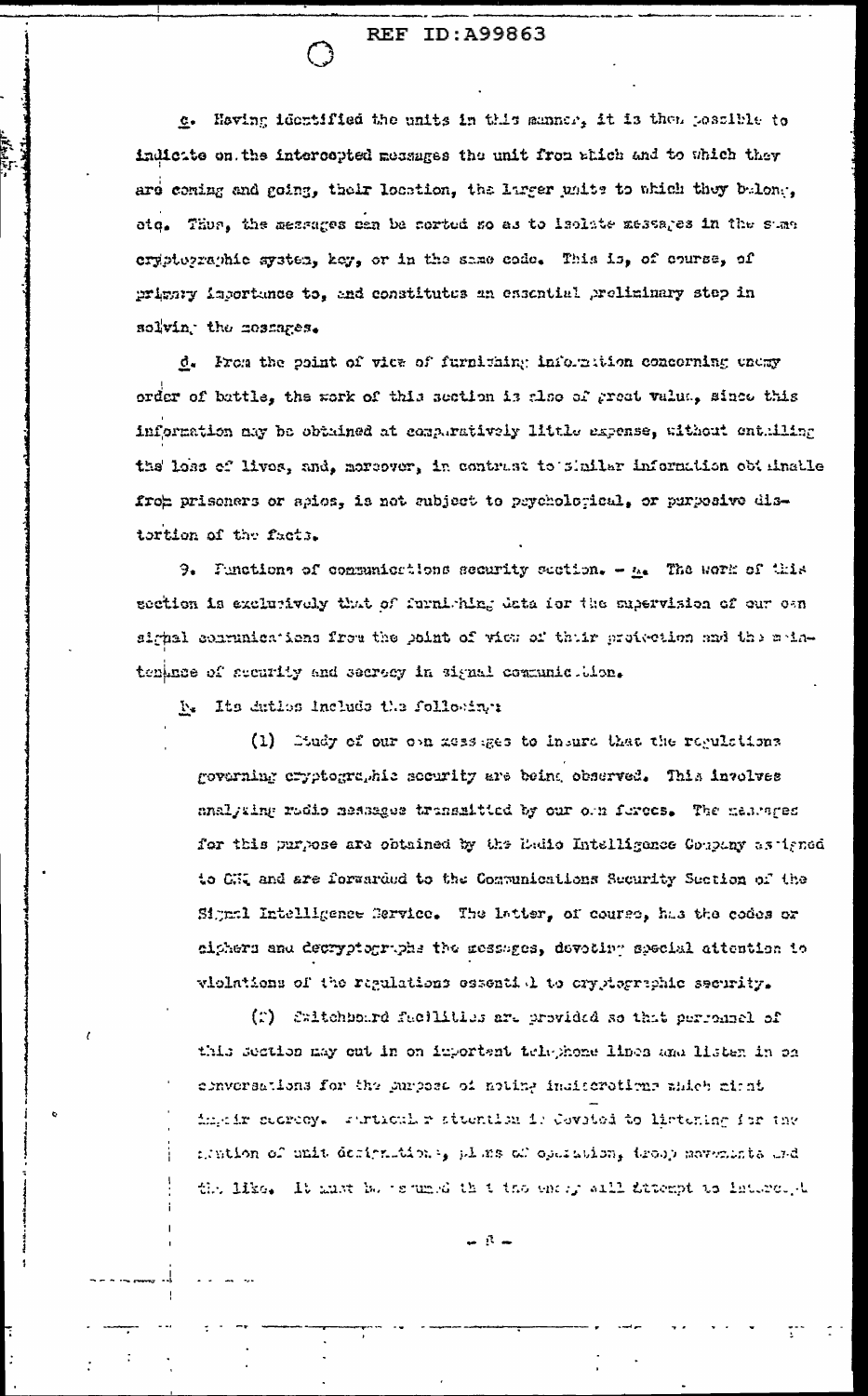and record such conversations by placing agents at strategic points suitable for this purpose. Direct tapping of the telephone vires is, of course, not necessary because by suitable apparatus the electrical currents mey be dotected by induction, amplified, and led away to a place where the conversations may be recorded with asse.

c. The personnel of this section should include a stenographer of considerable ability, so as to be able to record the conversations as rapidly as they are ppoken, otherwise the evidence obtained might not be considered valid. All the listening-in parsonnel must be carefully scleated for their discretion and integrity.

is<br>St

d. When serious violations are observed, one of two procedures way be followed. Under the first procedure a letter may be drafted, calling attention to the irregularities, and forwarded through the Adjutant General to the conmanding officer of the organization concerned. If the violations continue and are of a serious nature, an inquiry may be held by the Inspector General's Department. Under the other procedure, it has been contemplated that an officer to be known as the Communications Scourity Officer would be designated in each large unit, whose duties would include the supervision of communications from the point of view of security. If this is the case, the liaison between the GHQ Communications Security Section and the unit security officer would be nore direct. This sould expedite the correction of irregularities loading to insecurity in communitation by radio or other means.

10. Functions of secret inks section. - A. This section maintains and operates a laboratory for the preparation and detection of invisible writing fluids, and for the detection of other means of transmitting information to clude censorship, as for example, microscopic mriting.

 $\frac{1}{2}$ . The subs stion for preparation of secret inks functions only intermittently, ahen the G-2 section of GR. desires to send out secret agents into tness territory and must provide these agents with seens for sending back information in a form that will escape detection by energy consoriatio.

g. The rubiection for detection functions continuously and is furnished its paterial by the censoral, bursen. Deceasits suspected of containing invisible writing are passed through the various chemical tests, ad if secret

 $\sigma -$ 

Ť.

⊷ ? ∞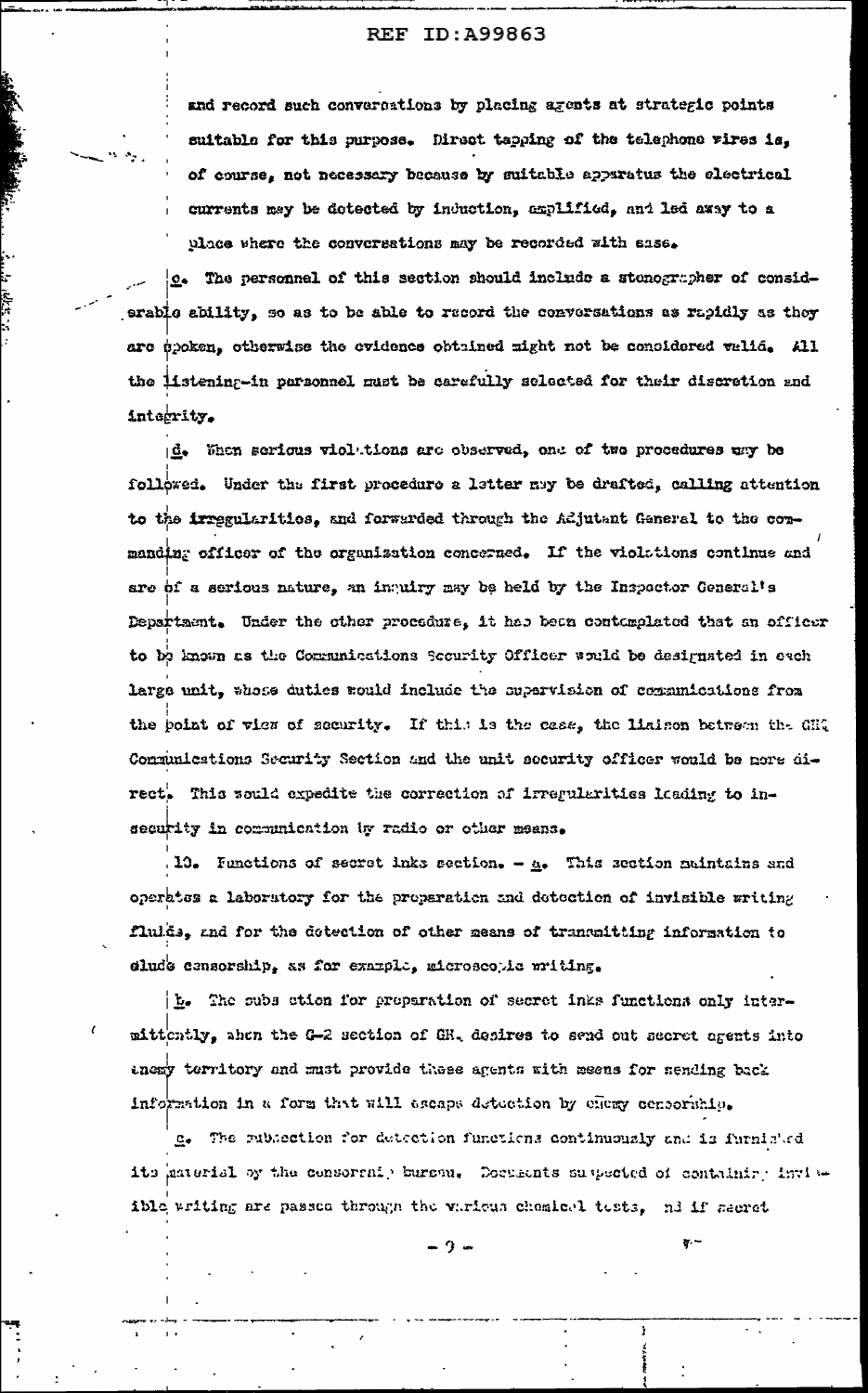#### ID: A99863 **REF**

writing is discovered the results of the examination are forwarded to G-2 for action.

d. This section works in closest liaison with the consorship agency, and also with the larger laboratory at the Per Department, where better facilitips and more personnel are available for research.

11. Punctions of code and cipher compilation section.  $-$  a. This section comprisos the following subsections, the duties of which will be briefly discussod in turn;

| (1)          | Hoadquarters subsection       |
|--------------|-------------------------------|
| (2)          | Code compilation subsection   |
| (3)          | Cipher compilation aubsection |
| $\lambda$    | Publication subsection        |
| ( ?)<br>( ?) | Storage subsection            |
|              | Distribution rabasetion       |
| (?)          | <i>Leeounting subsection</i>  |

b. The headquarters subsection has charge of the administrative details relative to assignment of work to personnel, the use of the equipment, and the issue of supplies to the individual manders of the section. All correspondence pertaining to the production, distribution, and accounting of codes and ciphers is initiated in the subsections and then passed through this office before geing to the Administrative Section of the Signal Intelligence Sarvice for signature and tranomittal.

c. The code compilation subsection compiles new editions of authorized codes, as are required by field forces, principally for the Division Picld Code. Air-Cround Liaison Code, Radio Cervice Code, and Exp Coordinate Code. Special codes adapted for special usage or entirely new cries the need for which is determined by the Commanding Cuneral, GEG may be compiled.

d. The cipher compilation subsection prepares cipher tables, cipher keys. or cipher alphabets as may be reguired for use in connection with the various authorized codes, cipher systems and devices. It also has as one of its reaponsibilities the technical supervision and coordination of such automatic ory piographic mechinory as may be exployed for sourct intercommunication submg the highest headquarters of field forces.

 $-10 -$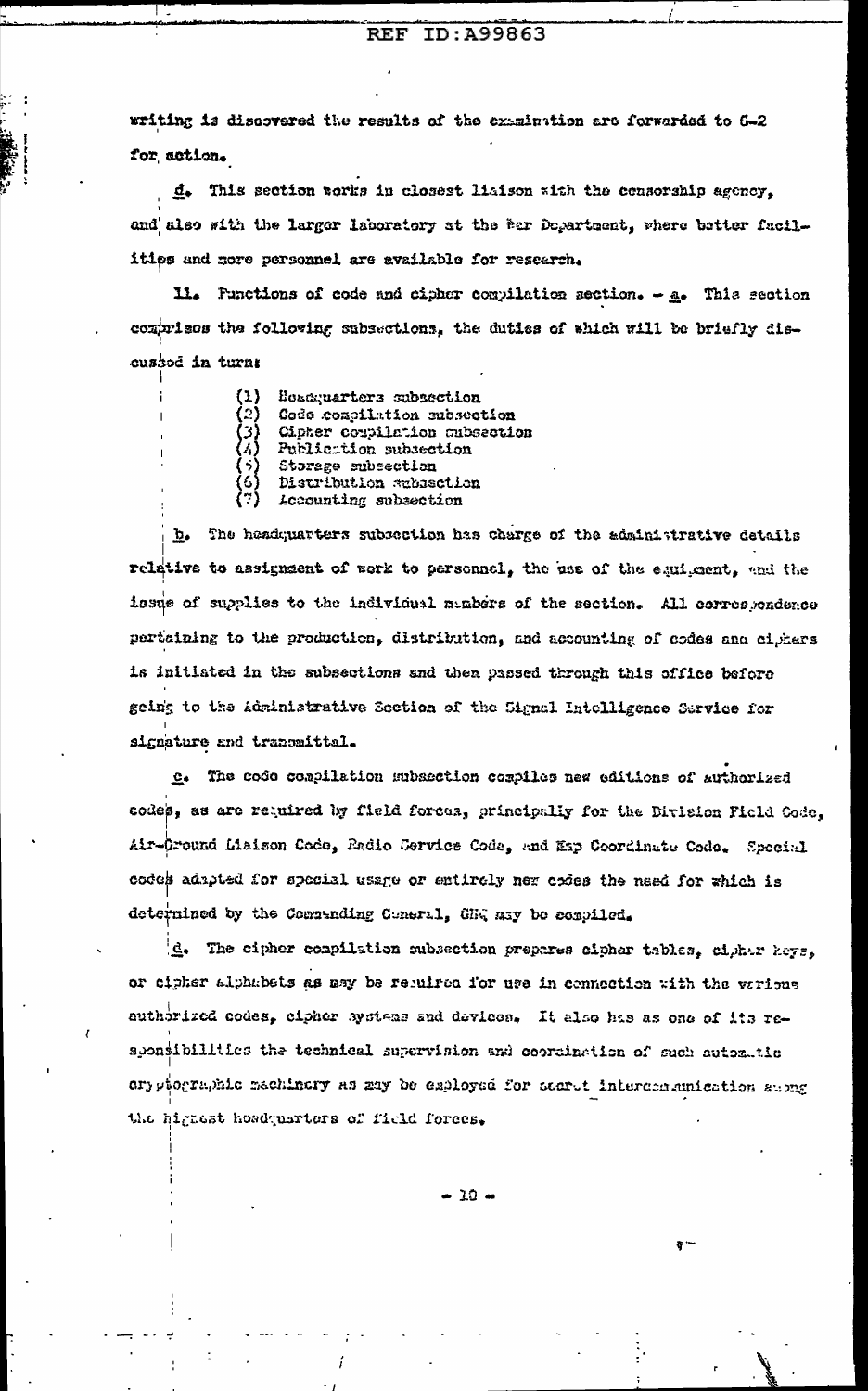e. The publication subsection has charge of the details pertaining to the printing and physical reproduction of copies of codes, ciphoratecipher tables, and cipher keys. If practicable, it should have facilities for printing or lithographic reproduction entiroly under its own control, in order that proper safeguards may be established over this phase of secret correnication facilities. However, if this is not practicable the printing and reproduction facilities of the Adjutant General, GHA, or of the Engineer Reproduction Plant, CRU<sub>s</sub>, will have to be employed. The subsection is also responsible for all proofreading of galley and page proofs.

f. The storage subsection is the receiving office for printed cryptographic publications and is responsible for their safeguarding while in storage. It is necessary to provide it with suitable storage facilities, safes being preferable, and also with armed sentries to patrol the quarters at all hours during the day and night.

g. The code and cipher compilation section will make the most use of the automatic machinery referred to under par. 6 d. Without such machinery the section vould cither have to have such nore personnel or clse codes would have to be replaced less frequently.

12. Tunctions of code and cipher solution soction.  $-\underline{a}$ . This section comprises the following subsections:

- (1) Headquarters subsection
- Eistribution and records subsection
- Codes subsection
- Gighers subsection
- lesearch and training subsection

b. The headquarters subsection has charge of the administrative details relative to the assignment of work to the personnel of the esotion, the use of the equipment, and the issue of supplies to the individual members of the section. All correspondence pertaining to the sork of the soction, material furnished it for solution, the results accomplished, and limited with other branches and agencies pass through this office before going to the Administrative Saction for signature and transmittal. It slso prophres esily, socaly, or memihly reports on cryptandytic activities, which reports are intended for the G-2 section of the Che staff and must be forwarded to that saction for evaluation, cooraination and distribution to all conserned,  $\pi$ 

-17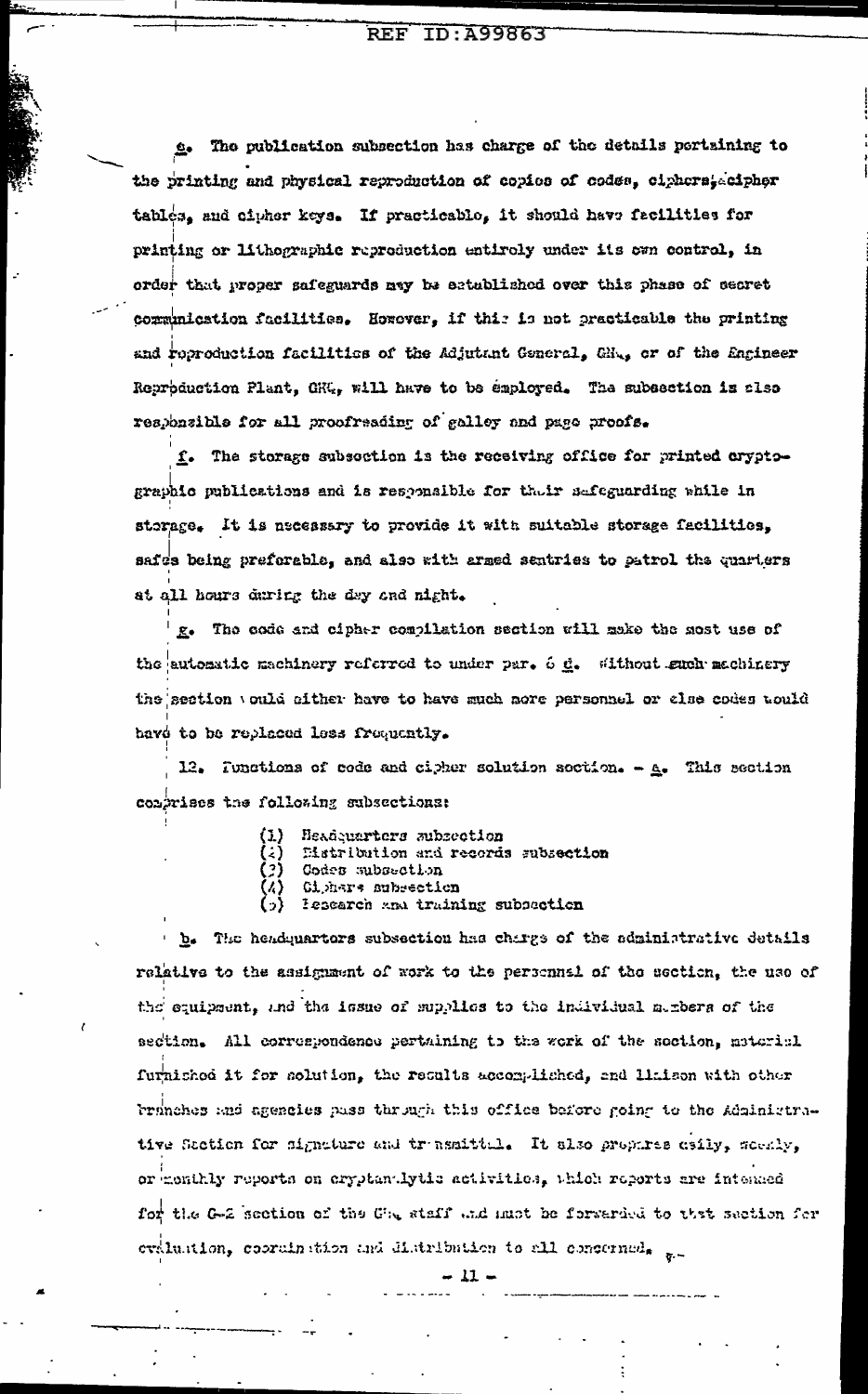The distribution and records subsection distributes menuscript sheets,  $C_{\bullet}$ copies of messages, documents, ctc., as received from the reproduction subsection of the Administrative Section direct to the personnel working upon the particular code or cipher concerned. Its personnel also are exployed in indering, tabulating, making froquency studies, etc., for the cryptanalytic staff.

d. The codes subsection studies and solves energ code systems, attempts to reconstruct the codes as completely as possible, and decodes enery messages so far as the reconstruction of the codes up to that moment will permit.

e. The ciphers subsection does the same type of work oxcept on cipher systems.

f. The research and training subsection has the following duties:

(1) To investigate such new code and cipher systems, apparatus, and devices as are submitted to the Signal Officar, GMG, for conzidoration for use by field forces.

(2) To conduct a school for the traing of enlisted and officer personnel assigned to duty in the Signal Intelligence Service of GH. or Army. Such training will be osential for personnel obtained from sources other than the Chief Signal Officer because no other agency exists in the military service for training in signal intelligence activities.

13. Aclations with other branches of Signal Intelligence Service.  $\mu$ . The GH% Signal Intelligence Service mest waintain close liaison with the folloring other branches of the Signal Intelligence ferrice of the militery establichments

> (1) Army Hinel Intelligence Service. The aignal intelligence service at the basd perters of each field cray serves as a sort of forward achelon of the CEQ Signal Intelligence Sarvice. Its personnel ere trained only so for as will enable them to decipher and decode cnomy messages for which the kays have been worked out by GH4 Cirnal Intelligence Service. The purpose here is to permit of speed in utilizing the results that suy be obtained from solutions of energy masages intercepted within the radius of action of the field arry.

> > $-12 -$

 $\overline{q}$ .  $\overline{q}$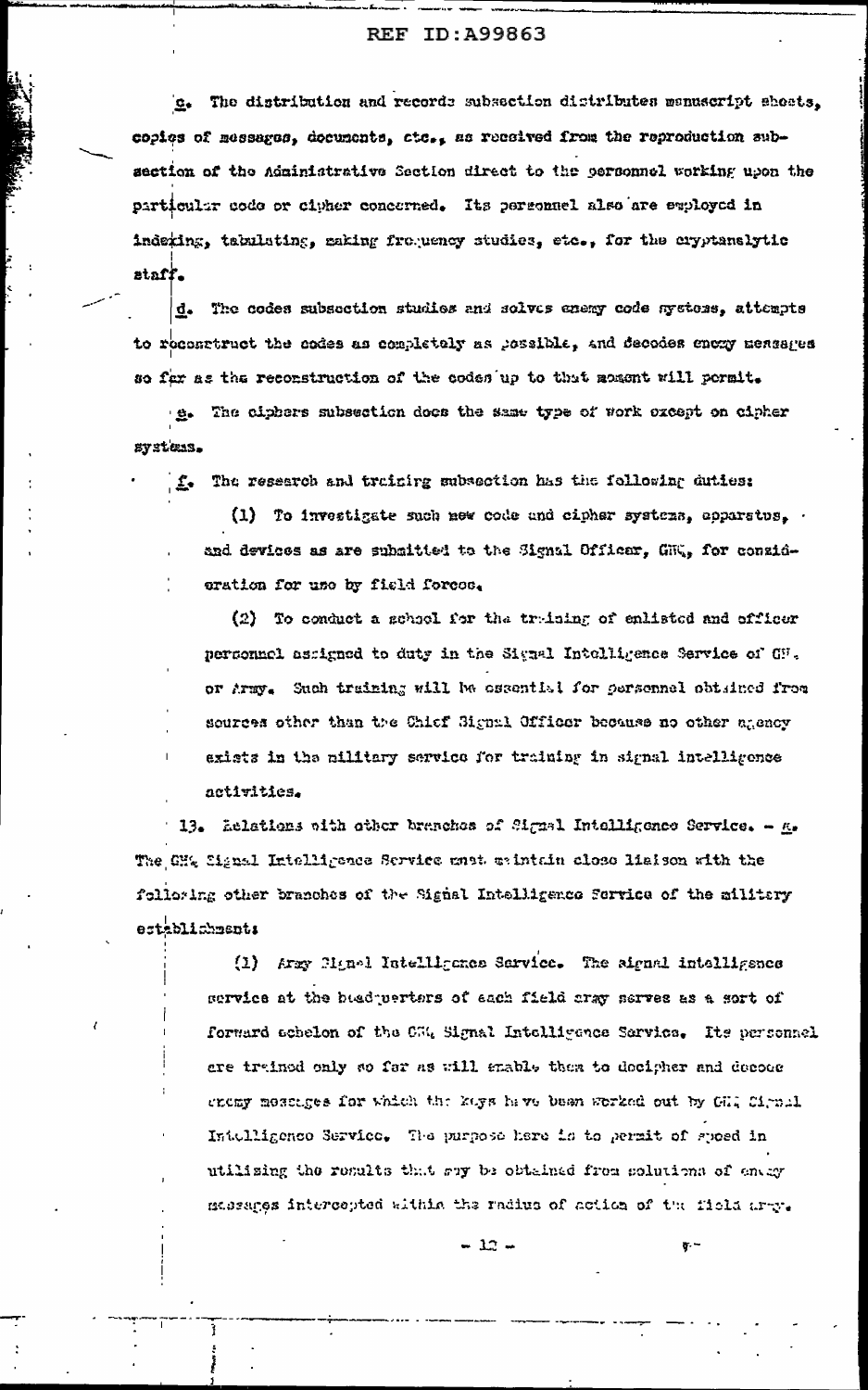#### **REF** ID:A99863

At the same time, the Army Signal Intelligence serves as a source of material for work by GHQ Signal Intalligence Service, since the messages which are intercepted by the Redio Intelligence Company assigned to Army and which cannot be solved by Army Signal Intelligence Service are formarded for solution to G'Q Signal Intellitence Service. The officer-in-charge of Army Signal Intelligence Service should have hid adsquate training and experience in the GHQ Signal Intelligence Service. His assistants do mt require such therough training, but obviously the more they have the better will be their **Work.** 

(2) War Department Signal Intelligence Service. The largest unit of the Signal Intelligence Service and the one best equipped to rork with the wore complicated energy codes and ciphers should be located at the far Department in Eashington. Here the nonmilitary codes and ciphers of the enery government are studied, as well as the codes and clumers of enexy commercial houses, sgents, ste. It may be that the CHQ Signal Intelligence Service is in a better position to intercept such material then is the Ser Department Signal Intelligence Sarvice, in which case the former should spund no time trying to solve this non-military traffic but should merely forward it to Washington. On the other ham, the energ's field codes and ciphers may be so conplicated as to be beyond the ability of porsonnel at GEQ Signal Intelligence Sarvice, in which case the far Department Bignal Intelligence Service may be called upon for cooperation and assistance.

(3) Corps Arsa and Department Signal Intolligence Services. If branches of the Signal Intelligence Service are established at the headquarters of corps areas and depurtmants, liaison may be necessary betwoon then and GHQ Signal Intolligance fervice, for purpores of coordination, cooperation, and avoisines of duplication of affort.

 $-13 -$ 

ক- –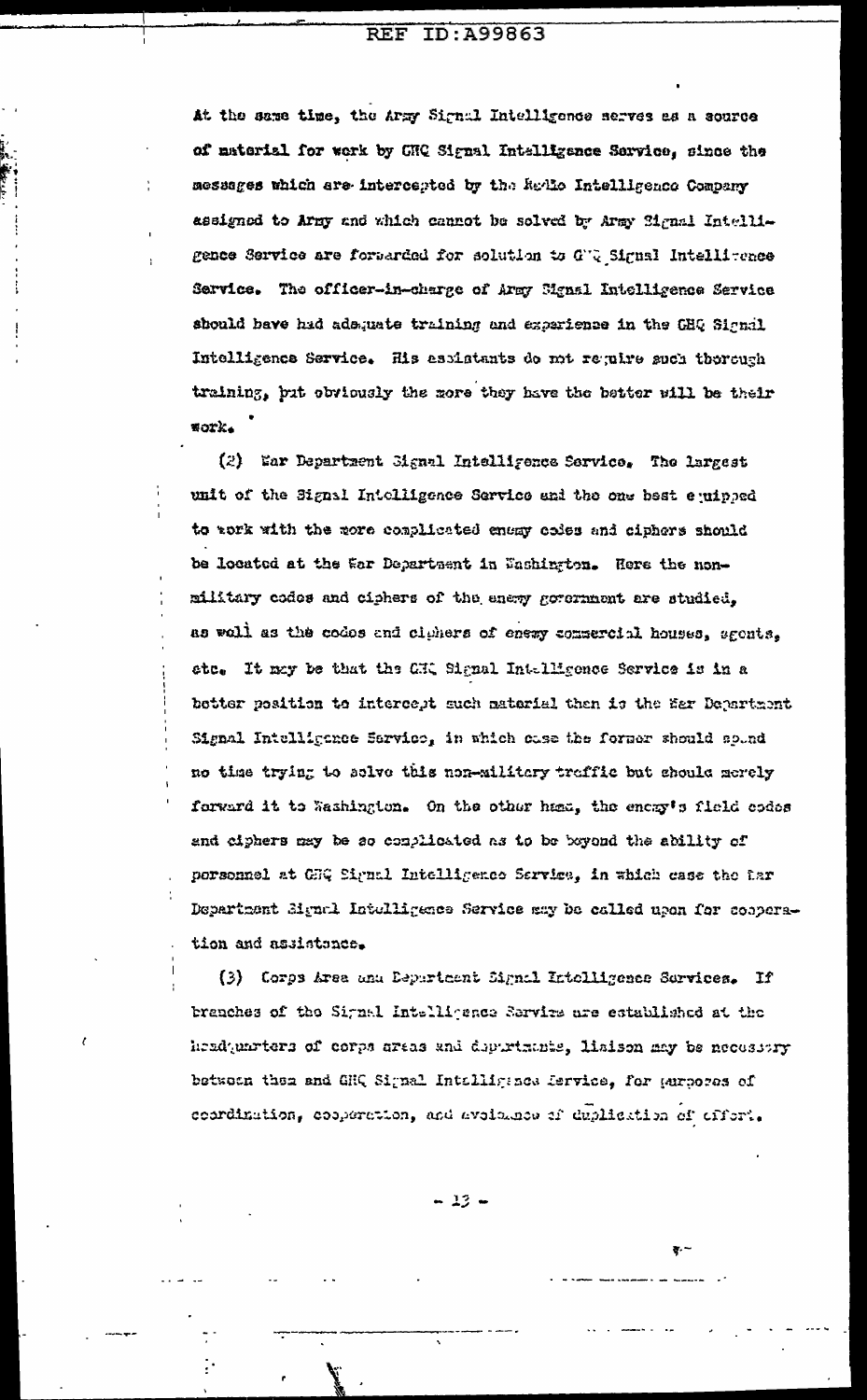b. It must also act in close liaison with the following:

(1) Censorship representative, CHC. The censorship bureau will undoubtedly have affices in the Theater of Operations. Untters requiring cooperation between the Signal Intelligence Service and Sensorship authorities in this region will require close lisison.

(2) Eavy Signal Intelliguness Service. The Theater of Operations may be located in such an srea that direct liaison with Navy Signal Intelligence Service Aflost or Ashors is mare conducive to good cooperation with GHQ Signal Intelligence Sorvice than indirect liaison through the War Department Signal Intelligence Service, such direct centact should be established.

(3) Signal Intelligence Sorvices of allied governments. - During the Forld War, the liaison that existed between the Radio Intelligence Section, C-2, GEC, AEF, and the same service of French GEQ and British GHt was most conducive to cooperation and alimination of duplication of effort. In case our government is engaged in a war conducted with Allies against a common enemy, such limison may again be assential.

e. It will be seen from the foregoing that the activities of the Linison Subsection of the Administrative Section, CHQ Signal Intelligence Servics (par. 64 (7) above) are quite inportant and necessary for achieving the best results possible from coordinated efforts to solve all kinds of snary communications.

14. Duties of the officer-in-charge of the CRQ Signal Intelligence Service. . It is the responsibility of the officer-in-charge of the GHQ Signal Service  $\mathbf{a}$ to administer the service under his charge in such a way that the functions of each section of his office, as cutlined abovs, are efficiently conducted and that the service as a whole fulfills the mission assigned to it. He cannot be expected to be and, in fact, he may not be an expert cry formapher or an accomphished aryptenulyst, but he should know enough about thase subjects to recognize the limitations that abound in practical verk in these fields. He mast realize first of all that the personnel ustigate to him or selected by him are assumed to possess basic technical qualifications for the work and that if suspess does not crain their efferts or if it sams to him to conv only too

 $\mathcal{L}$ 

 $\mathbf{r}$ 

..<br>7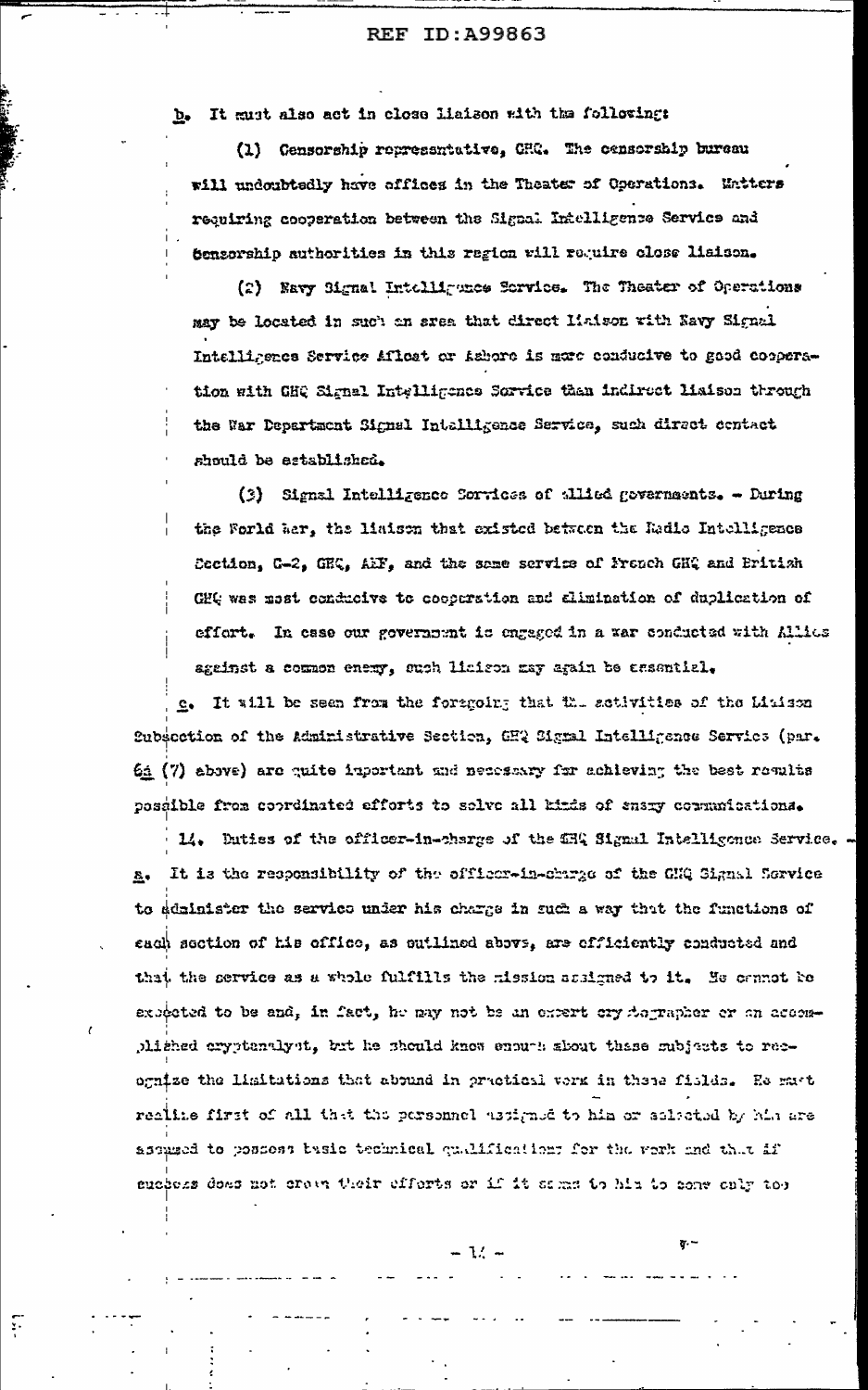slewly, this is inherent in the work itself: "supermind performances" are not the forte of cryptanalytic personnel, popular concepts to the contrary notwithstanding. It cannot be too strongly omphasized that cryptanalytic studies require a great deal of patience on the part of its working personnel; on the part of its directing and administrative personnel a similar degree of patience must be forthconing. It is only rarely that spectacular situations and mucosses arise in the course of the work.

b. The last statement leads quite directly to a point which is touched upon with a certain amount of hesitancy but which nevertheless must be mintioned. As said before, signal intolligence is a specialty and its successes are rarely of a spectacular nature. They are, in this respect, quite different from the notable achievements which are much more frequently brought to light on the battlefield by brilliant tactics, recolute action, courage and fortitude. To those who have the good fortune to succeed on the battlefield, recognition and advancement come quickly, and this is of material importance toward the establishment and maintenance of a high stage of morale. But the successes of signal intelligence personnel, sven when they do come (and they come only infrequently, very slowly, and most often as the result of long, hard labor). must uzutlly be kept secret or, at the least, confidential. Conseruently, these suchosses nover can maet with popular scalain and never can be asarded open recognition until long afterward. If, under these circumstances, proxotion and advancement come more slowly than they do in other fields of action. the result is apt to be detrimental to the worsle of the plodders in the signal intelligence field. It therefore is incumbent upon the officer-in-charge of the signal intelligence service to see that his personnel is accorded recognition for officient, conscientious work in the same degree and with the same benefits as is accorded deserving parsonnel in the combat rone.

e. Finally, it is extremely important that the officer-in-charge realize that a vital factor in attaining success in signal intelligence work is the fostering of a convetitive spirit among all personnel comperned but at the same time repressing to the utmoster spirit of professional jewiousy, and any

 $-15 -$ 

 $\overline{v}$ . –